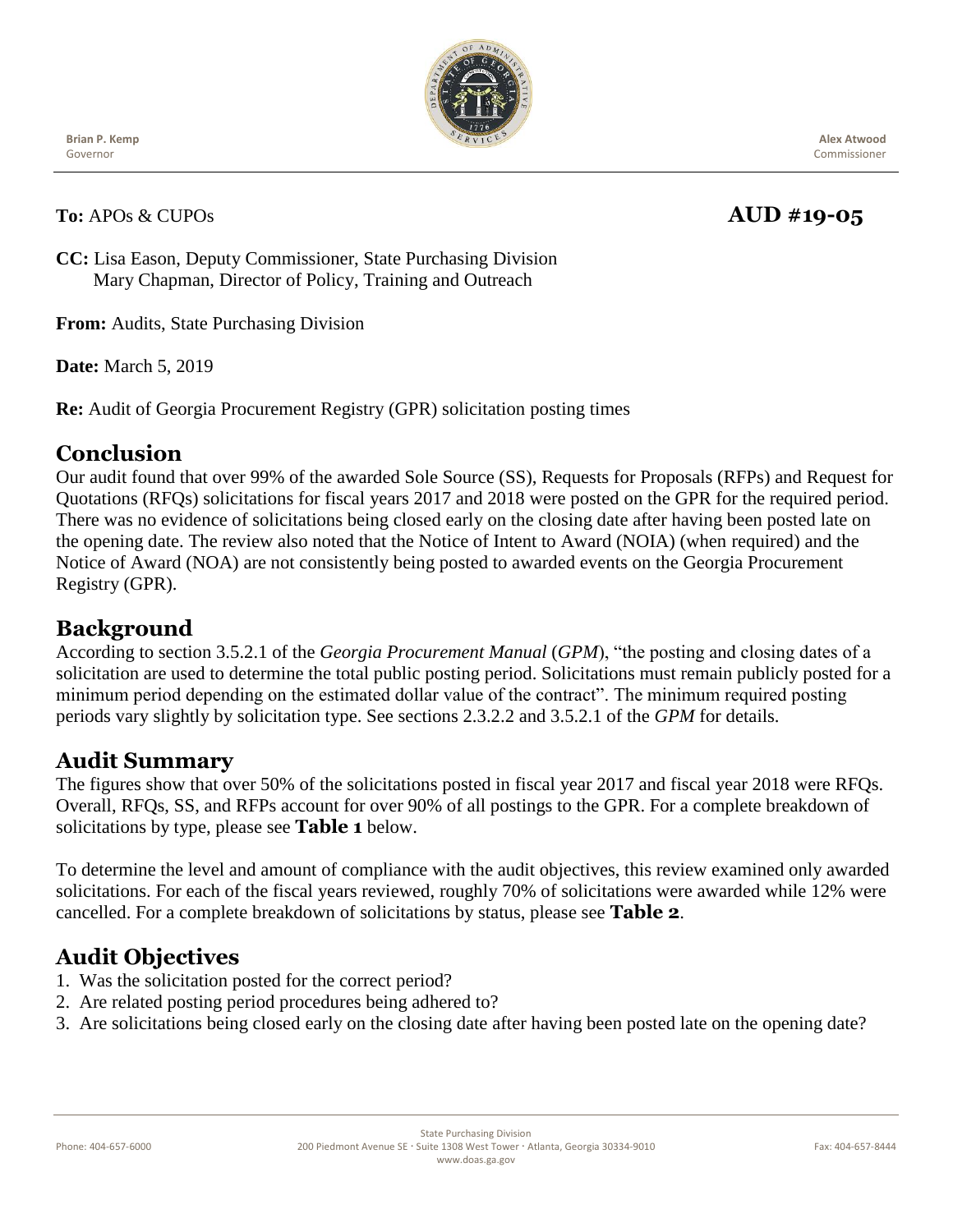| Solicitations by Type by Fiscal Fear       |       |       |       |  |
|--------------------------------------------|-------|-------|-------|--|
| <b>Solicitation Type</b>                   | 2017  | 2018  | Total |  |
| <b>RFO</b>                                 | 1,197 | 1,169 | 2,366 |  |
| Sole Source                                | 595   | 570   | 1165  |  |
| <b>RFP</b>                                 | 185   | 186   | 371   |  |
| <b>RFOC</b>                                | 77    | 55    | 132   |  |
| Consortia                                  | 51    | 55    | 106   |  |
| <b>RFI</b>                                 | 20    | 21    | 41    |  |
| <b>Notice</b>                              | 4     | 0     | 4     |  |
| <b>Total</b>                               | 2,129 | 2,056 | 4,185 |  |
| Source: Georgia Procurement Registry (GPR) |       |       |       |  |

| Table 1                              |  |  |
|--------------------------------------|--|--|
| Solicitations by Type by Fiscal Year |  |  |

| <b>Solicitations by Status by Fiscal Year</b> |                |       |              |  |  |
|-----------------------------------------------|----------------|-------|--------------|--|--|
| <b>Solicitation Type</b>                      | 2017           | 2018  | <b>Total</b> |  |  |
| Awarded                                       | 1,151          | 1,421 | 2,572        |  |  |
| Cancelled                                     | 261            | 248   | 509          |  |  |
| <b>Under Evaluation</b>                       | 197            | 243   | 440          |  |  |
| Notice of Intent to Award                     | 101            | 110   | 211          |  |  |
| Completed                                     | 11             | 8     | 19           |  |  |
| Rebid                                         | 6              | 7     | 13           |  |  |
| Closed                                        | $\overline{2}$ | 3     | 5            |  |  |
| Save                                          |                | 8     | 8            |  |  |
| SaveApproveAPO                                |                | 7     | 7            |  |  |
| Open                                          |                | 1     | 1            |  |  |
| Total                                         | 2,129          | 2,056 | 4,185        |  |  |
| Source: Georgia Procurement Registry (GPR)    |                |       |              |  |  |

**Table 2**

Of the 2,572 solicitations awarded, we only identified six which did not appear to be posted for the minimum period required. For these six solicitations, we contacted the appropriate purchasing official for an explanation. No material noncompliance issues were found with these solicitations. The audit also did not find any instances where state entities were posting late (e.g. after 5 pm) on the first day of the notice period and closing early (e.g. before 9 am) on the last day of the notice period. Such a practice would meet the letter of the posting requirements (since the solicitations would be posted the correct number of days) but not the intent since the postings would not be posted for the entire intended period. No evidence was found of state entities using this practice.

### **Recommendation**

In order to ensure that all interested and participating suppliers are informed of, and have access to, solicitation award information, APOs and CUPOs are reminded of the requirements in *GPM* regarding the posting of the NOIA and NOA.

As per section 6.2.2.1:

*The Notice of Intent to Award (NOIA) is the state entity's official public announcement of its intended contract award to the identified apparent successful supplier(s). The NOIA also identifies the amount of*